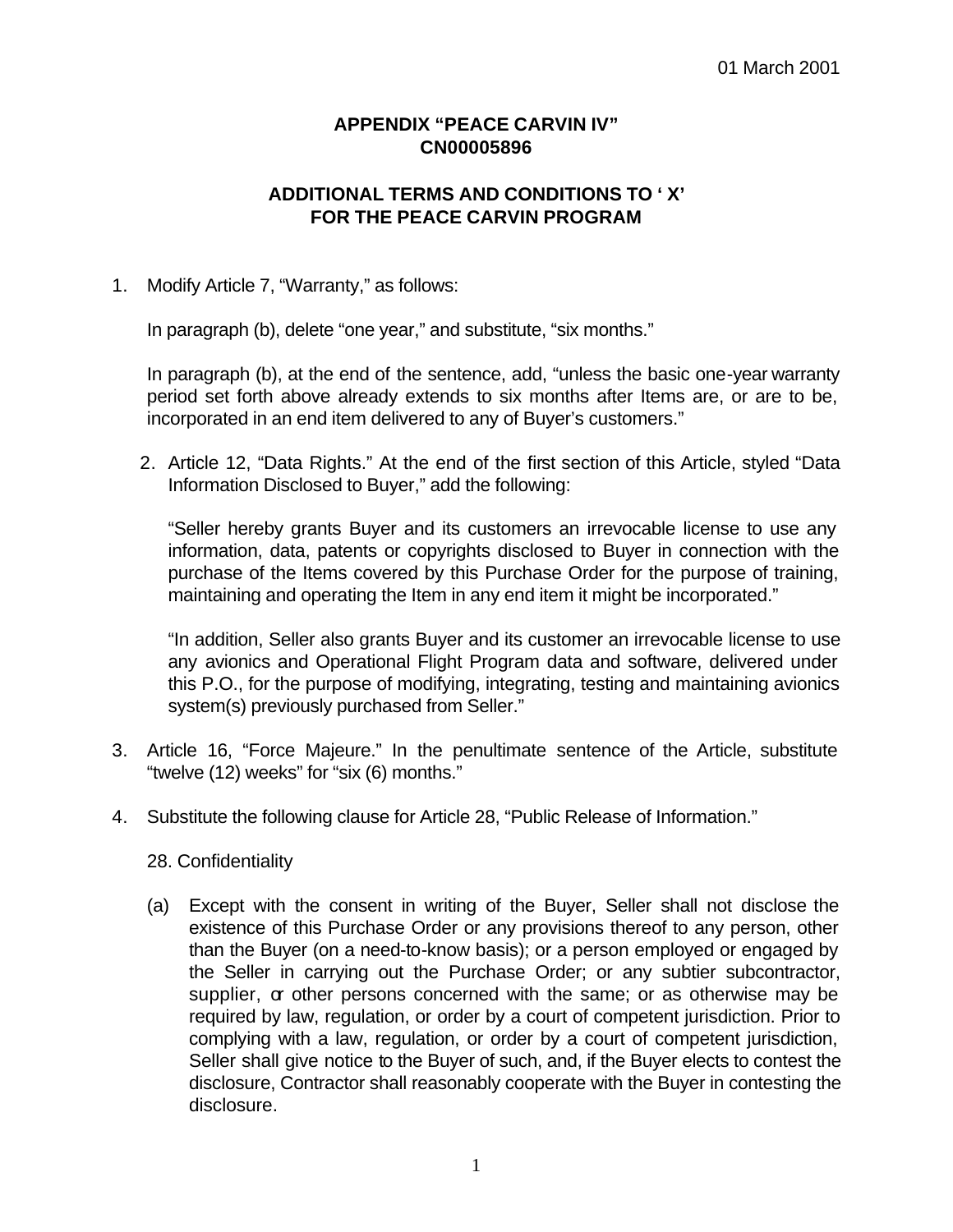- (b) This Purchase Order shall be held in confidence between the parties, and Seller may only communicate information to its employees and agents on a need-toknow basis.
- (c) Seller shall obtain in writing the prior approval and consent of the Buyer before the release of any news item, article, publication, advertisement, prepared speech, or any other information or material pertaining to any part of the obligations to be performed under the Purchase Order.
- (d) The Seller, its employees, its subtier subcontractor and suppliers, and agents shall comply with the security instructions issued by the Buyer, on behalf of its customer, from time to time.
- 5. "Export Laws, Regulation and Administrative Acts" should be added as a new clause 34.

This Purchase Order is subject to all United States laws and regulations relating to exports and to all administrative acts of the United States Government pursuant to such laws and regulations which include, but are not limited to, the International Traffic in Arms Regulations ("ITAR") and the Foreign Corrupt Practices Act.

6. "Liquidated Damages," shall be added as a new Clause 35.

Should Seller, other than as a result of the circumstances described in Article 16 entitled "Force Majeure", fail to make delivery of an Item in accordance with the delivery schedule in this Purchase Order, then Buyer shall be entitled to receive compensation from Seller in the form of liquidated damages, and not as a penalty.

The amount of the liquidated damages shall be equivalent to 0.025% per day of the price of the delayed Item(s), beginning from the date of delivery specified for such Items herein. Notwithstanding the foregoing, the Seller shall be entitled to a grace period of sixty (60) days for delivery of the Item, after the delivery date specified herein, during which period of time no liquidated damages shall be assessed, but, if the Items are delivered after the grace period, liquidated damages shall be assessed on a retroactive basis as though there were no grace period. In no event shall failure to assess liquidated damages be considered a waiver of buyer's right in other articles set forth herein, or of other remedies at law and equity, to enforce the contractual delivery schedule set forth herein. Moreover, Buyer may, as an alternative to the assessment of liquidated damages, recover actual damages under other articles set forth herein, or by other remedies at law and equity.

7. Article 36, "Condition of Items," shall be added as a new clause.

All Items supplied by Seller hereunder shall be new.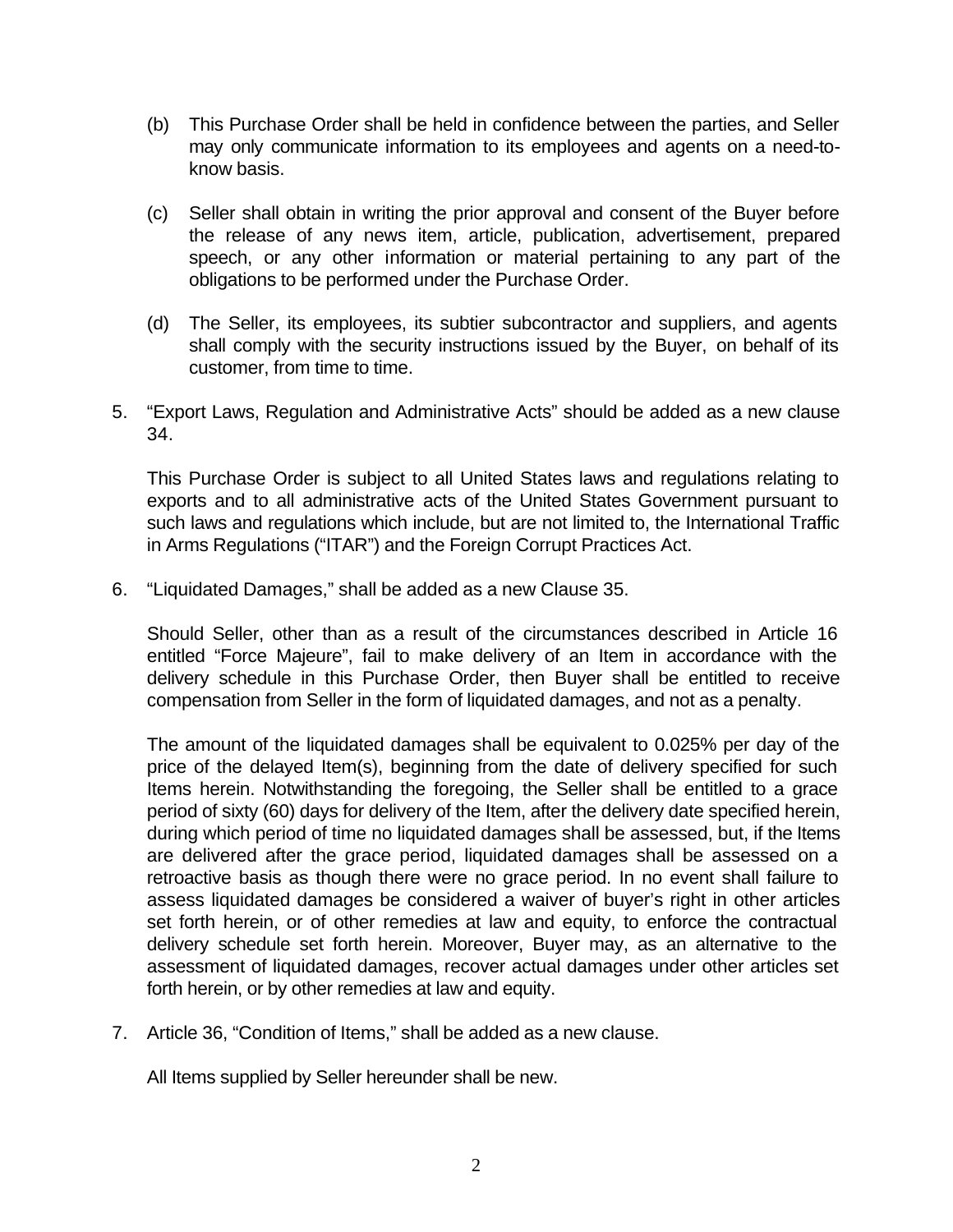Buyer should substitute Alternate I of Article 36 in Attachment 96 to Appendix X when procuring Items that were formerly supplied as Government Furnished Equipment ("GFE") to Lockheed Martin on the F-16 Program.

Article 36, "Condition of Items," Alternate I.

All Items supplied hereunder must be new unless it is not possible to supply all such Items as new due to certain parts, components or equipment being out of production. If Seller learns of any Items that can only be procured in "like new" serviceable condition, Seller shall promptly notify Buyer of the identity of such Items with a written explanation as to why such Items can only be procured in "like new" serviceable condition.